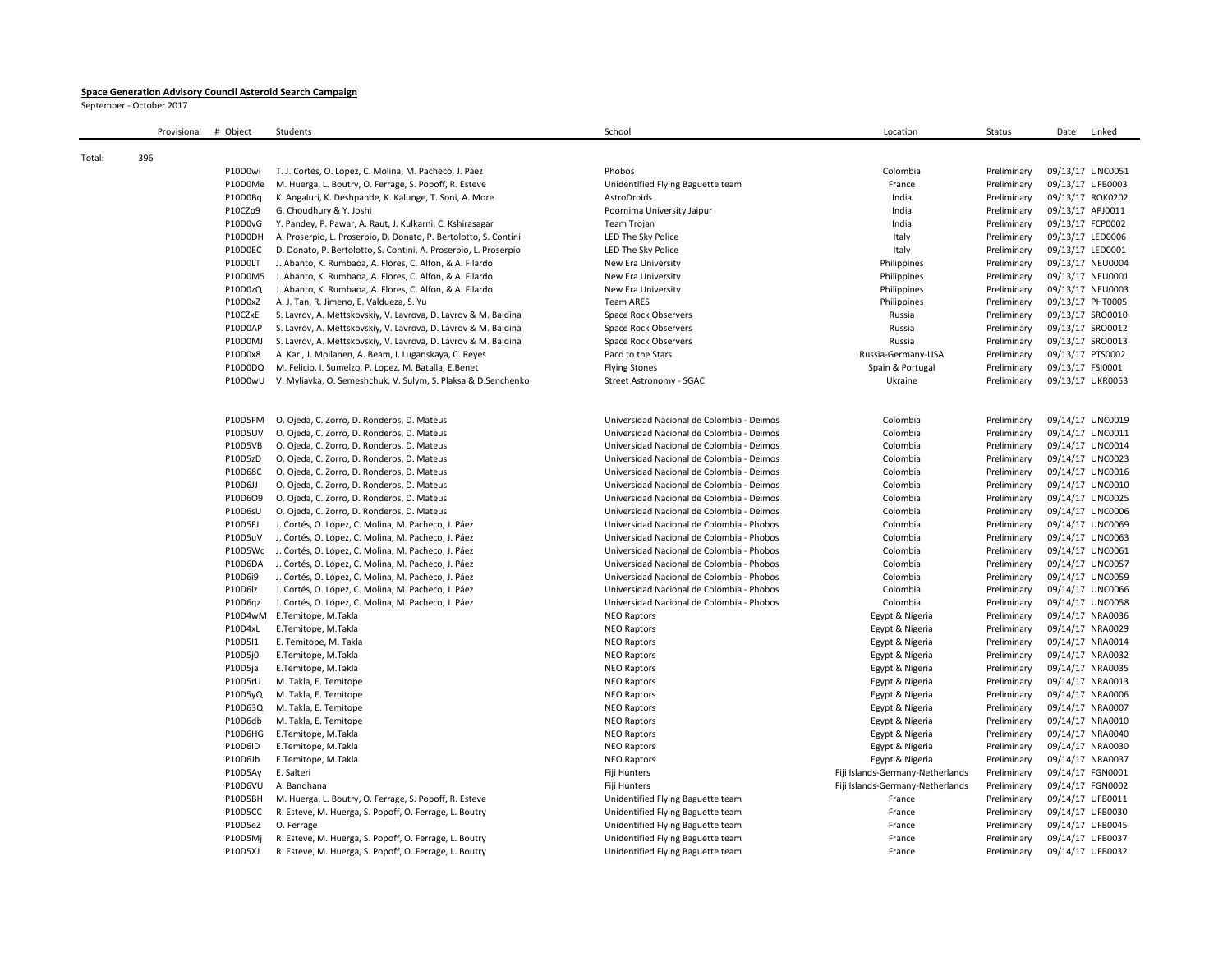| P10D67P | M. Huerga, L. Boutry, O. Ferrage, S. Popoff, R. Esteve              | Unidentified Flying Baguette team              | France | Preliminary | 09/14/17 UFB0020 |
|---------|---------------------------------------------------------------------|------------------------------------------------|--------|-------------|------------------|
| P10D6br | M. Huerga, L. Boutry, O. Ferrage, S. Popoff, R. Esteve              | Unidentified Flying Baguette team              | France | Preliminary | 09/14/17 UFB0017 |
| P10D6eU | R. Esteve, M. Huerga, S. Popoff, O. Ferrage, L. Boutry              | Unidentified Flying Baguette team              | France | Preliminary | 09/14/17 UFB0033 |
| P10D6iy | M. Huerga, L. Boutry, O. Ferrage, S. Popoff, R. Esteve              | Unidentified Flying Baguette team              | France | Preliminary | 09/14/17 UFB0018 |
| P10D6PY | R. Esteve, M. Huerga, S. Popoff, O. Ferrage, L. Boutry              | Unidentified Flying Baguette team              | France | Preliminary | 09/14/17 UFB0038 |
| P10D6sN | M. Huerga, L. Boutry, O. Ferrage, S. Popoff, R. Esteve              | Unidentified Flying Baguette team              | France | Preliminary | 09/14/17 UFB0010 |
| P10D6XK | R. Esteve, M. Huerga, S. Popoff, O. Ferrage, L. Boutry              | Unidentified Flying Baguette team              | France | Preliminary | 09/14/17 UFB0035 |
| P10D5Mf | M. Chatzisotiriou, M. Kalafatidou, E. Makroleivaditi, D. Seitanidou | Aristotle University of Thessaloniki - Muggles | Greece | Preliminary | 09/14/17 AUT0001 |
| P10D64A |                                                                     |                                                |        |             | 09/14/17 AUT0002 |
|         | M. Chatzisotiriou, M. Kalafatidou, E. Makroleivaditi, D. Seitanidou | Aristotle University of Thessaloniki - Muggles | Greece | Preliminary |                  |
| P10D5Wu | A.Ravichandran, P.Keramidis, S.Filippou, K.Fengeriadis, E.Koumi     | <b>Sirius Hunters</b>                          | Greece | Preliminary | 09/14/17 SRS8101 |
| P10D61f | A.Ravichandran, P.Keramidis, S.Filippou, K.Fengeriadis, E.Koumi     | <b>Sirius Hunters</b>                          | Greece | Preliminary | 09/14/17 SRS8102 |
| P10D5FI | A. More, K. Angaluri, K. Deshpande, K. Kalunge, T. Soni             | AstroDroids                                    | India  | Preliminary | 09/14/17 ROK0141 |
| P10D5Kw | K. Angaluri, K. Deshpande, K. Kalunge, T. Soni, A. More             | AstroDroids                                    | India  | Preliminary | 09/14/17 ROK0209 |
| P10D5WI | K. Deshpande, K. Angaluri, K. Kalunge, T. Soni, A. More             | AstroDroids                                    | India  | Preliminary | 09/14/17 ROK0155 |
| P10D5Wm | K. Deshpande, K. Angaluri, K. Kalunge, T. Soni, A. More             | AstroDroids                                    | India  | Preliminary | 09/14/17 ROK0148 |
| P10D60L | K. Angaluri, K. Deshpande, K. Kalunge, T. Soni, A. More             | AstroDroids                                    | India  | Preliminary | 09/14/17 ROK0214 |
| P10D6D4 | K. Deshpande, K. Angaluri, K. Kalunge, T. Soni, A. More             | AstroDroids                                    | India  | Preliminary | 09/14/17 ROK0156 |
| P10D6fa | K. Angaluri, K. Deshpande, K. Kalunge, T. Soni, A. More             | AstroDroids                                    | India  | Preliminary | 09/14/17 ROK0208 |
| P10D6iu | K. Angaluri, K. Deshpande, K. Kalunge, T. Soni, A. More             | AstroDroids                                    | India  | Preliminary | 09/14/17 ROK0210 |
| P10D6nD | K. Angaluri, K. Deshpande, K. Kalunge, T. Soni, A. More             | AstroDroids                                    | India  | Preliminary | 09/14/17 ROK0140 |
| P10D6rn | K. Deshpande, K. Angaluri, K. Kalunge, T. Soni, A. More             | AstroDroids                                    | India  | Preliminary | 09/14/17 ROK0160 |
| P10D6TQ | K. Deshpande, K. Angaluri, K. Kalunge, T. Soni, A. More             | AstroDroids                                    | India  | Preliminary | 09/14/17 ROK0158 |
| P10D6tZ | K. Deshpande, K. Angaluri, K. Kalunge, T. Soni, A. More             | AstroDroids                                    | India  | Preliminary | 09/14/17 ROK0145 |
|         |                                                                     |                                                |        |             |                  |
| P10D6YJ | K. Deshpande, K. Angaluri, K. Kalunge, T. Soni, A. More             | AstroDroids                                    | India  | Preliminary | 09/14/17 ROK0149 |
| P10D6Zr | K. Deshpande, K. Angaluri, K. Kalunge, T. Soni, A. More             | AstroDroids                                    | India  | Preliminary | 09/14/17 ROK0146 |
| P10D51g | A. Dabhole, B. Rajpoot, G. Chouksey, S. Talele & T. Ghosh           | Fergusson College - Panch Tattva               | India  | Preliminary | 09/14/17 FER0007 |
| P10D5Bm | A. Dabole, B. Rajpoot, G.Chouksey, S. Talele & T. Ghosh             | Fergusson College - Panch Tattva               | India  | Preliminary | 09/14/17 FER0001 |
| P10D5II | A. Dabhole, B. Rajpoot, G. Chouksey, S. Talele & T. Ghosh           | Fergusson College - Panch Tattva               | India  | Preliminary | 09/14/17 FER0005 |
| P10D60h | A. Dabhole, B. Rajpoot, G. Chouksey, S. Talele & T. Ghosh           | Fergusson College - Panch Tattva               | India  | Preliminary | 09/14/17 FER0004 |
| P10D6WT | A. Dabhole, B. Rajpoot, G. Chouksey, S. Talele & T. Ghosh           | Fergusson College - Panch Tattva               | India  | Preliminary | 09/14/17 FER0003 |
| P10D73E | A. Dabhole, B. Rajpoot, G. Chouksey, S. Talele & T. Ghosh           | Fergusson College - Panch Tattva               | India  | Preliminary | 09/14/17 FER0006 |
| P10D4DR | G. Choudhury, Y. Joshi & K. Prajapat                                | Poornima University Jaipur                     | India  | Preliminary | 09/14/17 YOG1998 |
| P10D4Dy | G. Choudhury, Y. Joshi & K. Prajapat                                | Poornima University Jaipur                     | India  | Preliminary | 09/14/17 IIA1786 |
| P10D4NC | G. Choudhury, Y. Joshi & K. Prajapat                                | Poornima University Jaipur                     | India  | Preliminary | 09/14/17 MRT1992 |
| P10D4Ng | G. Choudhury, Y. Joshi & K. Prajapat                                | Poornima University Jaipur                     | India  | Preliminary | 09/14/17 APJ1998 |
| P10D4Nm | G. Choudhury, Y. Joshi & K. Prajapat                                | Poornima University Jaipur                     | India  | Preliminary | 09/14/17 ORT1970 |
| P10D4Pb | G. Choudhury, Y. Joshi & K. Prajapat                                | Poornima University Jaipur                     | India  | Preliminary | 09/14/17 ASU1994 |
| P10D4Ss | G. Choudhury, Y. Joshi & K. Prajapat                                | Poornima University Jaipur                     | India  | Preliminary | 09/14/17 ORT1970 |
|         |                                                                     |                                                |        |             |                  |
| P10D4Yf | G. Choudhury, Y. Joshi & K. Prajapat                                | Poornima University Jaipur                     | India  | Preliminary | 09/14/17 PRL1947 |
| P10D523 | G. Choudhury, Y. Joshi & K. Prajapat                                | Poornima University Jaipur                     | India  | Preliminary | 09/14/17 IND1208 |
| P10D52C | G. Choudhury, Y. Joshi & K. Prajapat                                | Poornima University Jaipur                     | India  | Preliminary | 09/14/17 GBC1994 |
| P10D52j | G. Choudhury, Y. Joshi & K. Prajapat                                | Poornima University Jaipur                     | India  | Preliminary | 09/14/17 MOD1011 |
| P10D57m | G. Choudhury, Y. Joshi & K. Prajapat                                | Poornima University Jaipur                     | India  | Preliminary | 09/14/17 RRI1948 |
| P10D5b0 | G. Choudhury, Y. Joshi & K. Prajapat                                | Poornima University Jaipur                     | India  | Preliminary | 09/14/17 RRI1948 |
| P10D5en | G. Choudhury, Y. Joshi & K. Prajapat                                | Poornima University Jaipur                     | India  | Preliminary | 09/14/17 ORT1970 |
| P10D5Fk | G. Choudhury, Y. Joshi & K. Prajapat                                | Poornima University Jaipur                     | India  | Preliminary | 09/14/17 YOG2017 |
| P10D5Fy | G. Choudhury, Y. Joshi & K. Prajapat                                | Poornima University Jaipur                     | India  | Preliminary | 09/14/17 GUL1994 |
| P10D5gm | G. Choudhury, Y. Joshi & K. Prajapat                                | Poornima University Jaipur                     | India  | Preliminary | 09/14/17 NHP2017 |
| P10D5h1 | G. Choudhury, Y. Joshi & K. Prajapat                                | Poornima University Jaipur                     | India  | Preliminary | 09/14/17 APJ1100 |
| P10D5IJ | G. Choudhury, Y. Joshi & K. Prajapat                                | Poornima University Jaipur                     | India  | Preliminary | 09/14/17 RAC1970 |
| P10D5Kc | G. Choudhury, Y. Joshi & K. Prajapat                                | Poornima University Jaipur                     | India  | Preliminary | 09/14/17 MRT1992 |
| P10D5KS | G. Choudhury, Y. Joshi & K. Prajapat                                | Poornima University Jaipur                     | India  | Preliminary | 09/14/17 IIA1786 |
| P10D5lt | G. Choudhury, Y. Joshi & K. Prajapat                                | Poornima University Jaipur                     | India  | Preliminary | 09/14/17 KPA1998 |
| P10D5mt |                                                                     |                                                | India  | Preliminary | 09/14/17 PRL1947 |
|         | G. Choudhury, Y. Joshi & K. Prajapat                                | Poornima University Jaipur                     |        |             |                  |
| P10D614 | G. Choudhury, Y. Joshi & K. Prajapat                                | Poornima University Jaipur                     | India  | Preliminary | 09/14/17 SNR1725 |
| P10D6gK | G. Choudhury, Y. Joshi & K. Prajapat                                | Poornima University Jaipur                     | India  | Preliminary | 09/14/17 RPL2006 |
| P10D6Hs | G. Choudhury, Y. Joshi & K. Prajapat                                | Poornima University Jaipur                     | India  | Preliminary | 09/14/17 GBC1994 |
| P10D6J2 | G. Choudhury & Y. Joshi                                             | Poornima University Jaipur                     | India  | Preliminary | 09/14/17 APJ0011 |
| P10D6OH | G. Choudhury, Y. Joshi & K. Prajapat                                | Poornima University Jaipur                     | India  | Preliminary | 09/14/17 TFR1945 |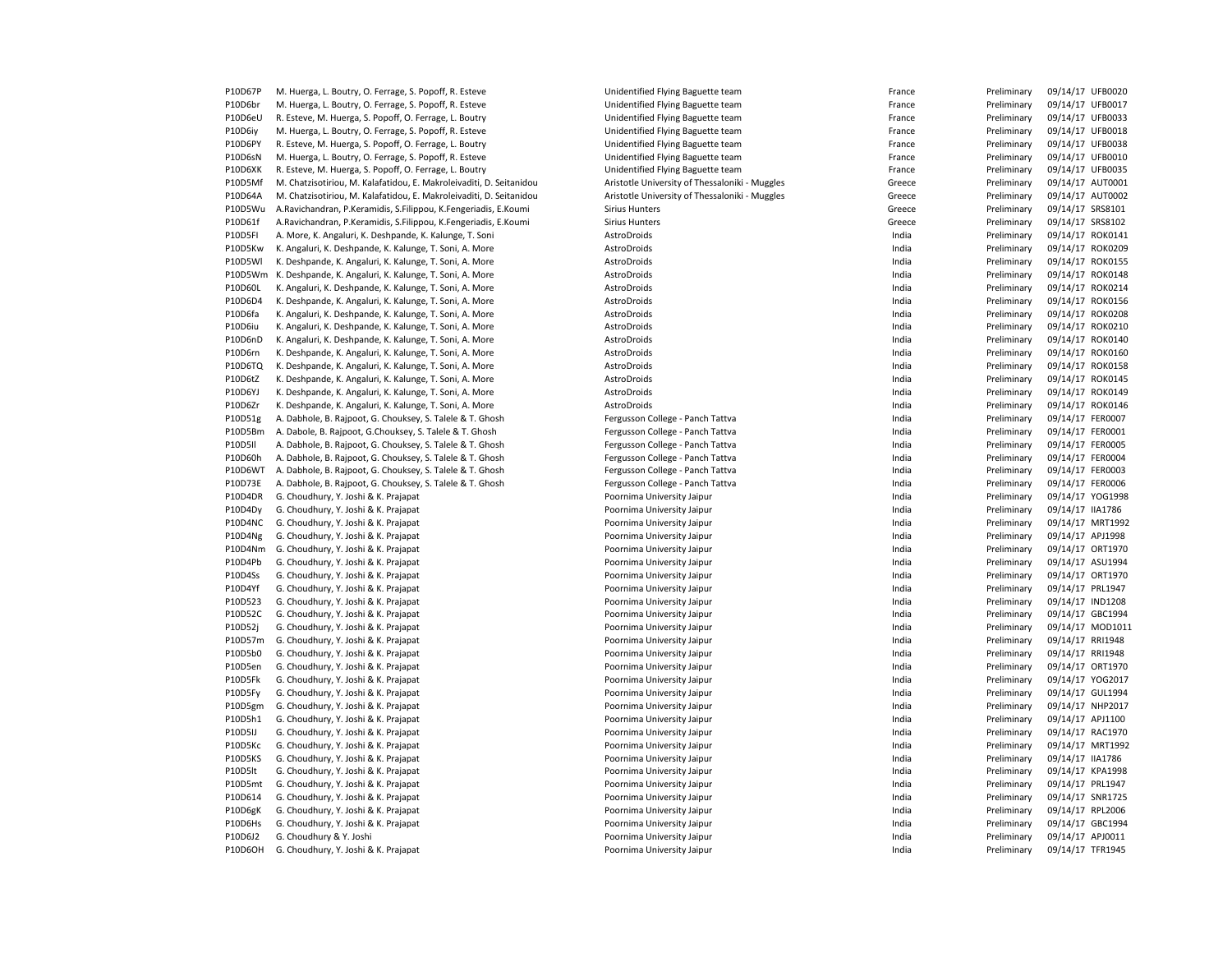| P10D5He        | Y. Pandey, P. Pawar, A. Raut, J. Kulkarni, C. Kshirasagar             | <b>Team Trojan</b>       | India                         | Preliminary | 09/14/17 FCP0049 |
|----------------|-----------------------------------------------------------------------|--------------------------|-------------------------------|-------------|------------------|
| P10D5rx        | Y. Pandey, P. Pawar, A. Raut, J. Kulkarni, C. Kshirasagar             | Team Trojan              | India                         | Preliminary | 09/14/17 FCP0057 |
| P10D5up        | Y. Pandey, P. Pawar, A. Raut, J. Kulkarni, C. Kshirasagar             | Team Trojan              | India                         | Preliminary | 09/14/17 FCP0062 |
| P10D63J        | Y. Pandey, P. Pawar, A. Raut, J. Kulkarni, C. Kshirasagar             | <b>Team Trojan</b>       | India                         | Preliminary | 09/14/17 FCP0016 |
| P10D64V        | Y. Pandey, P. Pawar, A. Raut, J. Kulkarni, C. Kshirasagar             | <b>Team Trojan</b>       | India                         | Preliminary | 09/14/17 FCP0018 |
| P10D6dL        | Y. Pandey, P. Pawar, A. Raut, J. Kulkarni, C. Kshirasagar             | <b>Team Trojan</b>       | India                         | Preliminary | 09/14/17 FCP0056 |
| P10D6Hp        | Y. Pandey, P. Pawar, A. Raut, J. Kulkarni, C. Kshirasagar             | <b>Team Trojan</b>       | India                         | Preliminary | 09/14/17 FCP0046 |
| P10D6I9        | Y. Pandey, P. Pawar, A. Raut, J. Kulkarni, C. Kshirasagar             | <b>Team Trojan</b>       | India                         | Preliminary | 09/14/17 FCP0043 |
| P10D6Qe        | Y. Pandey, P. Pawar, A. Raut, J. Kulkarni, C. Kshirasagar             | <b>Team Trojan</b>       | India                         | Preliminary | 09/14/17 FCP0054 |
| P10D6QV        | Y. Pandey, P. Pawar, A. Raut, J. Kulkarni, C. Kshirasagar             | <b>Team Trojan</b>       | India                         | Preliminary | 09/14/17 FCP0048 |
|                |                                                                       |                          |                               |             |                  |
| P10D6TJ        | Y. Pandey, P. Pawar, A. Raut, J. Kulkarni, C. Kshirasagar             | <b>Team Trojan</b>       | India                         | Preliminary | 09/14/17 FCP0042 |
| P10D5G2        | T. Pawar, N. Pradhan, H. Lala, R. Gharapurkar, D. Ranjan              | The Artemises and Orions | India                         | Preliminary | 09/14/17 AOP0043 |
| P10D5rL        | T. Pawar, N. Pradhan, H. Lala, R. Gharapurkar, D. Ranjan              | The Artemises and Orions | India                         | Preliminary | 09/14/17 AOP0049 |
| P10D5uj        | N. Pradhan, T. Pawar, R. Gharapurkar, D. Ranjan, H. Lala              | The Artemises and Orions | India                         | Preliminary | 09/14/17 AOP0018 |
| P10D5UW        | T. Pawar, N. Pradhan, H. Lala, R. Gharapurkar, D. Ranjan              | The Artemises and Orions | India                         | Preliminary | 09/14/17 AOP0030 |
| P10D5xc        | T. Pawar, N. Pradhan, H. Lala, R. Gharapurkar, D. Ranjan              | The Artemises and Orions | India                         | Preliminary | 09/14/17 AOP0034 |
| P10D6gl        | N. Pradhan, T. Pawar, R. Gharapurkar, D. Ranjan, H. Lala              | The Artemises and Orions | India                         | Preliminary | 09/14/17 AOP0010 |
| P10D6gs        | T. Pawar, N. Pradhan, H. Lala, R. Gharapurkar, D. Ranjan              | The Artemises and Orions | India                         | Preliminary | 09/14/17 AOP0031 |
| P10D6HF        | N.Pradhan, T.Pawar, H.Lala, D.Ranjan, R.Gharapurkar                   | The Artemises and Orions | India                         | Preliminary | 09/14/17 AOP0056 |
| P10D6HW        | N. Pradhan, T. Pawar, R. Gharapurkar, D. Ranjan, H. Lala              | The Artemises and Orions | India                         | Preliminary | 09/14/17 AOP0019 |
| P10D6Mg        | T. Pawar, N. Pradhan, H. Lala, R. Gharapurkar, D. Ranjan              | The Artemises and Orions | India                         | Preliminary | 09/14/17 AOP0033 |
| P10D6ny        | T. Pawar, N. Pradhan, H. Lala, R. Gharapurkar, D. Ranjan              | The Artemises and Orions | India                         | Preliminary | 09/14/17 AOP0048 |
| P10D6O5        | N.Pradhan, R.Gharapurkar, T.Pawar, H.Lala, D.Ranjan                   | The Artemises and Orions | India                         | Preliminary | 09/14/17 AOP0038 |
| P10D6rT        | N. Pradhan, T. Pawar, R. Gharapurkar, D. Ranjan, H. Lala              | The Artemises and Orions | India                         | Preliminary | 09/14/17 AOP0026 |
| P10D6To        | N.Pradhan, T.Pawar, H.Lala, D.Ranjan, R.Gharapurkar                   | The Artemises and Orions | India                         | Preliminary | 09/14/17 AOP0057 |
| P10D6YX        | T. Pawar, N. Pradhan, H. Lala, R. Gharapurkar, D. Ranjan              | The Artemises and Orions | India                         | Preliminary | 09/14/17 AOP0051 |
| P10D6ZG        | T. Pawar, N. Pradhan, H. Lala, R. Gharapurkar, D. Ranjan              | The Artemises and Orions | India                         | Preliminary | 09/14/17 AOP0052 |
| P10D4Dw        | A. Neduncheran, K. Tikare, P. Henriksen & S. Hettrich                 | SGAC Team 7              | India-Germany-Denmark         | Preliminary | 09/14/17 SGC7404 |
| P10D5E6        | K. Tikare, S. Hettrich, P. Henriksen & A. Neduncheran                 | SGAC Team 7              | India-Germany-Denmark         | Preliminary | 09/14/17 SGC0002 |
| P10D5yJ        | K. Tikare, S. Hettrich, P. Henriksen & A. Neduncheran                 | SGAC Team 7              | India-Germany-Denmark         | Preliminary | 09/14/17 SGC0001 |
| P10D68i        | K. Tikare, S. Hettrich, P. Henriksen & A. Neduncheran                 | <b>SGAC Team 7</b>       | India-Germany-Denmark         | Preliminary | 09/14/17 SGC0011 |
| P10D68P        | K. Tikare, S. Hettrich, P. Henriksen & A. Neduncheran                 | SGAC Team 7              | India-Germany-Denmark         | Preliminary | 09/14/17 SGC0002 |
|                |                                                                       |                          |                               |             |                  |
| P10D6Wc        | A. Neduncheran, K. Tikare, P. Henriksen & S. Hettrich                 | SGAC Team 7              | India-Germany-Denmark         | Preliminary | 09/14/17 SGC7406 |
| P10D4HV        | S. Contini, A. Proserpio, L. Proserpio, D. Donato, P. Bertolotto      | LED The Sky Police       | Italy                         | Preliminary | 09/14/17 LED0043 |
| P10D4LZ        | D. Donato, P. Bertolotto, S. Contini, A. Proserpio, L. Proserpio      | LED The Sky Police       | Italy                         | Preliminary | 09/14/17 LED0011 |
| P10D58f        | D. Donato, P. Bertolotto, S. Contini, A. Proserpio, L. Proserpio      | LED The Sky Police       | Italy                         | Preliminary | 09/14/17 LED0031 |
| <b>P10D5US</b> | P. Bertolotto, S. Contini, A. Proserpio, L. Proserpio, D. Donato      | LED The Sky Police       | Italy                         | Preliminary | 09/14/17 LED0040 |
| <b>P10D5UT</b> | L. Proserpio, D. Donato, P. Bertolotto, S. Contini, A. Proserpio      | LED The Sky Police       | Italy                         | Preliminary | 09/14/17 LED0022 |
| P10D5Y5        | L. Proserpio, D. Donato, P. Bertolotto, S. Contini, A. Proserpio      | LED The Sky Police       | Italy                         | Preliminary | 09/14/17 LED9001 |
| P10D61U        | L. Proserpio, D. Donato, P. Bertolotto, S. Contini, A. Proserpio      | LED The Sky Police       | Italy                         | Preliminary | 09/14/17 LED0024 |
| P10D64o        | S. Contini, A. Proserpio, L. Proserpio, D. Donato, P. Bertolotto      | LED The Sky Police       | Italy                         | Preliminary | 09/14/17 LED0017 |
| P10D6Ae        | L. Proserpio, D. Donato, P. Bertolotto, S. Contini, A. Proserpio      | LED The Sky Police       | Italy                         | Preliminary | 09/14/17 LED9003 |
| P10D6bb        | P. Bertolotto, S. Contini, A. Proserpio, L. Proserpio, D. Donato      | LED The Sky Police       | Italy                         | Preliminary | 09/14/17 LED0036 |
| P10D6ij        | P. Bertolotto, S. Contini, A. Proserpio, L. Proserpio, D. Donato      | LED The Sky Police       | Italy                         | Preliminary | 09/14/17 LED0014 |
| P10D6kT        | L. Proserpio, D. Donato, P. Bertolotto, S. Contini, A. Proserpio      | LED The Sky Police       | Italy                         | Preliminary | 09/14/17 LED9002 |
| P10D6Ny        | S. Contini, A. Proserpio, L. Proserpio, D. Donato, P. Bertolotto      | LED The Sky Police       | Italy                         | Preliminary | 09/14/17 LED0044 |
| P10D6to        | A. Proserpio, L. Proserpio, D. Donato, P. Bertolotto, S. Contini      | LED The Sky Police       | Italy                         | Preliminary | 09/14/17 LED0018 |
| P10D4Dc        | L. Papamanolis, M. De Benedetti, D. Luis, T. Kaimakamis & G. Sutlieff | <b>Team Unity</b>        | Italy-Portugal-Greece-England | Preliminary | 09/14/17 TUN0006 |
| P10D4Mg        | L. Papamanolis, M. De Benedetti, D. Luis, T. Kaimakamis & G. Sutlieff | <b>Team Unity</b>        | Italy-Portugal-Greece-England | Preliminary | 09/14/17 TUN0016 |
| P10D55L        | L. Papamanolis, M. De Benedetti, D. Luis, T. Kaimakamis & G. Sutlieff | <b>Team Unity</b>        | Italy-Portugal-Greece-England | Preliminary | 09/14/17 TUN0015 |
| P10D5AF        | L. Papamanolis, M. De Benedetti, D. Luis, T. Kaimakamis & G. Sutlieff | <b>Team Unity</b>        | Italy-Portugal-Greece-England | Preliminary | 09/14/17 TUN0010 |
| P10D5An        | L. Papamanolis, M. De Benedetti, D. Luis, T. Kaimakamis & G. Sutlieff | <b>Team Unity</b>        | Italy-Portugal-Greece-England | Preliminary | 09/14/17 TUN0020 |
| P10D5Hi        | L. Papamanolis, M. De Benedetti, D. Luis, T. Kaimakamis & G. Sutlieff | <b>Team Unity</b>        | Italy-Portugal-Greece-England | Preliminary | 09/14/17 TUN0019 |
| P10D5qg        | L. Papamanolis, M. De Benedetti, D. Luis, T. Kaimakamis & G. Sutlieff | <b>Team Unity</b>        | Italy-Portugal-Greece-England | Preliminary | 09/14/17 TUN0021 |
| P10D5vf        | L. Papamanolis, M. De Benedetti, D. Luis, T. Kaimakamis & G. Sutlieff | <b>Team Unity</b>        | Italy-Portugal-Greece-England | Preliminary | 09/14/17 TUN0007 |
|                |                                                                       |                          |                               |             |                  |
| P10D5yg        | L. Papamanolis, M. De Benedetti, D. Luis, T. Kaimakamis & G. Sutlieff | <b>Team Unity</b>        | Italy-Portugal-Greece-England | Preliminary | 09/14/17 TUN0017 |
| P10D657        | L. Papamanolis, M. De Benedetti, D. Luis, T. Kaimakamis & G. Sutlieff | <b>Team Unity</b>        | Italy-Portugal-Greece-England | Preliminary | 09/14/17 TUN0023 |
| P10D694        | L. Papamanolis, M. De Benedetti, D. Luis, T. Kaimakamis & G. Sutlieff | <b>Team Unity</b>        | Italy-Portugal-Greece-England | Preliminary | 09/14/17 TUN0009 |
| P10D6CK        | L. Papamanolis, M. De Benedetti, D. Luis, T. Kaimakamis & G. Sutlieff | <b>Team Unity</b>        | Italy-Portugal-Greece-England | Preliminary | 09/14/17 TUN0004 |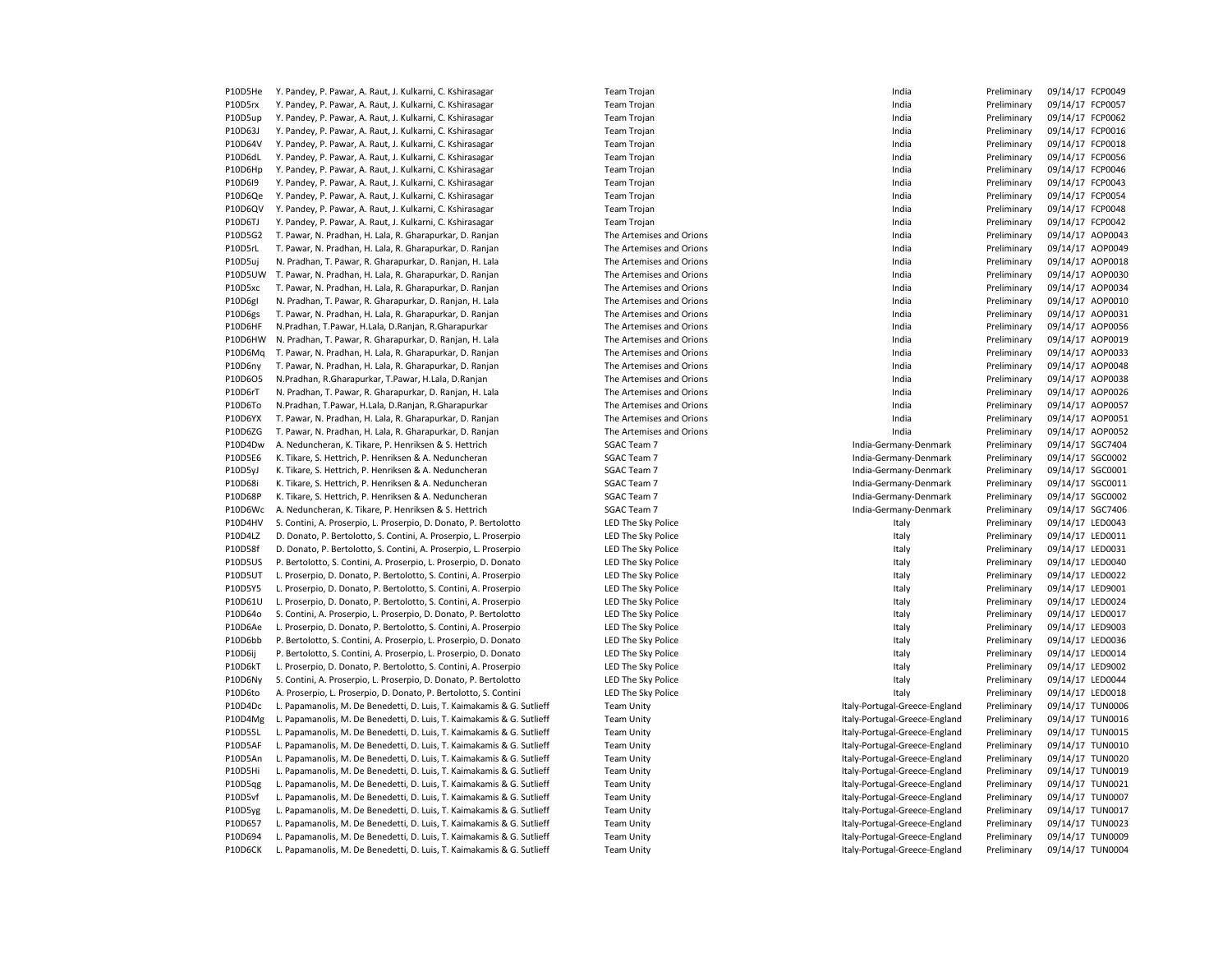| P10D6DE        | L. Papamanolis, M. De Benedetti, D. Luis, T. Kaimakamis & G. Sutlieff | <b>Team Unity</b>    | Italy-Portugal-Greece-England    | Preliminary | 09/14/17 TUN0022 |
|----------------|-----------------------------------------------------------------------|----------------------|----------------------------------|-------------|------------------|
| P10D6iQ        | L. Papamanolis, M. De Benedetti, D. Luis, T. Kaimakamis & G. Sutlieff | <b>Team Unity</b>    | Italy-Portugal-Greece-England    | Preliminary | 09/14/17 TUN0005 |
| P10D6Lg        | L. Papamanolis, M. De Benedetti, D. Luis, T. Kaimakamis & G. Sutlieff | <b>Team Unity</b>    | Italy-Portugal-Greece-England    | Preliminary | 09/14/17 TUN0013 |
| P10D6mg        | L. Papamanolis, M. De Benedetti, D. Luis, T. Kaimakamis & G. Sutlieff | <b>Team Unity</b>    | Italy-Portugal-Greece-England    | Preliminary | 09/14/17 TUN0014 |
| P10D5Hj        | K.Prem, R. Singh, A. Raju and S. Nepal                                | Team 20              | Nepal & Pakistan                 | Preliminary | 09/14/17 PRM003  |
| P10D5zk        | K.Prem, R. Singh, A. Raju and S. Nepal                                | Team 20              | Nepal & Pakistan                 | Preliminary | 09/14/17 PRM002  |
| P10D5zZ        | P. Braat, J. Brunner, H. D'Nóbrega, L. Mertens & J. Rodrigues         | GASP!                | Netherlands & Germany & Portugal | Preliminary | 09/14/17 GSP0006 |
| P10D6MO        | P. Braat, J. Brunner, H. D'Nóbrega, L. Mertens & J. Rodrigues         | GASP!                | Netherlands & Germany & Portugal | Preliminary | 09/14/17 GSP0009 |
| P10D6NV        | P. Braat, J. Brunner, H. D'Nóbrega, L. Mertens & J. Rodrigues         | GASP!                | Netherlands & Germany & Portugal | Preliminary | 09/14/17 GSP0005 |
| P10D6Pd        | P. Braat, J. Brunner, H. D'Nóbrega, L. Mertens & J. Rodrigues         | GASP!                | Netherlands & Germany & Portugal | Preliminary | 09/14/17 GSP0008 |
|                |                                                                       |                      |                                  |             |                  |
| P10D4JD        | J. Abanto, K. Rumbaoa, A. Flores, C. Alfon, & A. Filardo              | New Era University   | Philippines                      | Preliminary | 09/14/17 NEU0011 |
| P10D5Zk        | J. Abanto, K. Rumbaoa, A. Flores, C. Alfon, & A. Filardo              | New Era University   | Philippines                      | Preliminary | 09/14/17 NEU0020 |
| P10D60H        | J. Abanto, K. Rumbaoa, A. Flores, C. Alfon, & A. Filardo              | New Era University   | Philippines                      | Preliminary | 09/14/17 NEU0023 |
| P10D6K0        | J. Abanto, K. Rumbaoa, A. Flores, C. Alfon, & A. Filardo              | New Era University   | Philippines                      | Preliminary | 09/14/17 NEU0015 |
| P10D6KJ        | J. Abanto, K. Rumbaoa, A. Flores, C. Alfon, & A. Filardo              | New Era University   | Philippines                      | Preliminary | 09/14/17 NEU0014 |
| P10D4BQ        | A. J. Tan, R. Jimeno, E. Valdueza, S. Yu                              | <b>Team ARES</b>     | Philippines                      | Preliminary | 09/14/17 PHT0032 |
| P10D5EL        | A. J. Tan, R. Jimeno, E. Valdueza, S. Yu                              | <b>Team ARES</b>     | Philippines                      | Preliminary | 09/14/17 PHT0030 |
| P10D5Vi        | A. J. Tan, R. Jimeno, E. Valdueza, S. Yu                              | <b>Team ARES</b>     | Philippines                      | Preliminary | 09/14/17 PHT0028 |
| P10D5Zv        | A. J. Tan, R. Jimeno, E. Valdueza, S. Yu                              | <b>Team ARES</b>     | Philippines                      | Preliminary | 09/14/17 PHT0015 |
| P10D63M        | A. J. Tan, R. Jimeno, E. Valdueza, S. Yu                              | <b>Team ARES</b>     | Philippines                      | Preliminary | 09/14/17 PHT0035 |
| P10D64R        | A. J. Tan, R. Jimeno, E. Valdueza, S. Yu                              | <b>Team ARES</b>     | Philippines                      | Preliminary | 09/14/17 PHT0042 |
| P10D68p        | A. J. Tan, R. Jimeno, E. Valdueza, S. Yu                              | <b>Team ARES</b>     | Philippines                      | Preliminary | 09/14/17 PHT0017 |
| P10D6bl        | A. J. Tan, R. Jimeno, E. Valdueza, S. Yu                              | <b>Team ARES</b>     | Philippines                      | Preliminary | 09/14/17 PHT0018 |
| P10D6Ct        | A. J. Tan, R. Jimeno, E. Valdueza, S. Yu                              | <b>Team ARES</b>     | Philippines                      | Preliminary | 09/14/17 PHT0025 |
| P10D6d4        | A. J. Tan, R. Jimeno, E. Valdueza, S. Yu                              | <b>Team ARES</b>     | Philippines                      | Preliminary | 09/14/17 PHT0031 |
| P10D6JL        | A. J. Tan, R. Jimeno, E. Valdueza, S. Yu                              | <b>Team ARES</b>     | Philippines                      | Preliminary | 09/14/17 PHT0036 |
| P10D6LO        | A. J. Tan, R. Jimeno, E. Valdueza, S. Yu                              | <b>Team ARES</b>     | Philippines                      | Preliminary | 09/14/17 PHT0026 |
| P10D6lp        | A. J. Tan, R. Jimeno, E. Valdueza, S. Yu                              | <b>Team ARES</b>     | Philippines                      | Preliminary | 09/14/17 PHT0016 |
|                |                                                                       |                      |                                  |             |                  |
| P10D6Mm        | A. J. Tan, R. Jimeno, E. Valdueza, S. Yu                              | <b>Team ARES</b>     | Philippines                      | Preliminary | 09/14/17 PHT0039 |
| <b>P10D6NI</b> | A. J. Tan, R. Jimeno, E. Valdueza, S. Yu                              | <b>Team ARES</b>     | Philippines                      | Preliminary | 09/14/17 PHT0040 |
| P10D6o5        | A. J. Tan, R. Jimeno, E. Valdueza, S. Yu                              | <b>Team ARES</b>     | Philippines                      | Preliminary | 09/14/17 PHT0041 |
| P10D6p5        | A. J. Tan, R. Jimeno, E. Valdueza, S. Yu                              | <b>Team ARES</b>     | Philippines                      | Preliminary | 09/14/17 PHT0045 |
| P10D6Pe        | A. J. Tan, R. Jimeno, E. Valdueza, S. Yu                              | <b>Team ARES</b>     | Philippines                      | Preliminary | 09/14/17 PHT0033 |
| P10D6RA        | A. J. Tan, R. Jimeno, E. Valdueza, S. Yu                              | <b>Team ARES</b>     | Philippines                      | Preliminary | 09/14/17 PHT0034 |
| P10D6Zn        | A. J. Tan, R. Jimeno, E. Valdueza, S. Yu                              | <b>Team ARES</b>     | Philippines                      | Preliminary | 09/14/17 PHT0021 |
| P10D5Fh        | R. Chotalal, J. Morais & L. Machado                                   | Astroseekers         | Portugal                         | Preliminary | 09/14/17 IST0007 |
| P10D5XC        | R. Chotalal, J. Morais & L. Machado                                   | Astroseekers         | Portugal                         | Preliminary | 09/14/17 IST0004 |
| P10D6mi        | R. Chotalal, J. Morais & L. Machado                                   | Astroseekers         | Portugal                         | Preliminary | 09/14/17 IST0009 |
| P10D6Of        | R. Chotalal, J. Morais & L. Machado                                   | Astroseekers         | Portugal                         | Preliminary | 09/14/17 IST0006 |
| P10D5XH        | J. Peixoto                                                            | Calhaus              | Portugal                         | Preliminary | 09/14/17 CAL0030 |
| P10D6Cz        | J. Peixoto                                                            | Calhaus              | Portugal                         | Preliminary | 09/14/17 CAL0016 |
| P10D6gC        | A.Silva                                                               | Calhaus              | Portugal                         | Preliminary | 09/14/17 CAL0023 |
| P10D6gP        | J. Peixoto                                                            | Calhaus              | Portugal                         | Preliminary | 09/14/17 CAL0026 |
| P10D6hX        | A.Silva                                                               | Calhaus              | Portugal                         | Preliminary | 09/14/17 CAL0007 |
| P10D6Nh        | J. Peixoto                                                            | Calhaus              | Portugal                         | Preliminary | 09/14/17 CAL0029 |
| P10D5EI        | S. Lavrov, A. Mettskovskiy, V. Lavrova, D. Lavrov & M. Baldina        | Space Rock Observers | Russia                           | Preliminary | 09/14/17 SRO0017 |
| P10D5Fm        | S. Lavrov, A. Mettskovskiy, V. Lavrova, D. Lavrov & M. Baldina        | Space Rock Observers | Russia                           | Preliminary | 09/14/17 SRO0027 |
|                |                                                                       |                      |                                  |             |                  |
| P10D5ug        | S. Lavrov, A. Mettskovskiy, V. Lavrova, D. Lavrov & M. Baldina        | Space Rock Observers | Russia                           | Preliminary | 09/14/17 SRO0026 |
| P10D5un        | S. Lavrov, A. Mettskovskiy, V. Lavrova, D. Lavrov & M. Baldina        | Space Rock Observers | Russia                           | Preliminary | 09/14/17 SRO0045 |
| P10D5X4        | S. Lavrov, A. Mettskovskiy, V. Lavrova, D. Lavrov & M. Baldina        | Space Rock Observers | Russia                           | Preliminary | 09/14/17 SRO0022 |
| P10D5YD        | S. Lavrov, A. Mettskovskiy, V. Lavrova, D. Lavrov & M. Baldina        | Space Rock Observers | Russia                           | Preliminary | 09/14/17 SRO0029 |
| P10D60B        | S. Lavrov, A. Mettskovskiy, V. Lavrova, D. Lavrov & M. Baldina        | Space Rock Observers | Russia                           | Preliminary | 09/14/17 SRO0041 |
| P10D6AH        | S. Lavrov, A. Mettskovskiy, V. Lavrova, D. Lavrov & M. Baldina        | Space Rock Observers | Russia                           | Preliminary | 09/14/17 SRO0031 |
| P10D6AT        | S. Lavrov, A. Mettskovskiy, V. Lavrova, D. Lavrov & M. Baldina        | Space Rock Observers | Russia                           | Preliminary | 09/14/17 SRO0028 |
| P10D6cm        | S. Lavrov, A. Mettskovskiy, V. Lavrova, D. Lavrov & M. Baldina        | Space Rock Observers | Russia                           | Preliminary | 09/14/17 SRO0030 |
| P10D6go        | S. Lavrov, A. Mettskovskiy, V. Lavrova, D. Lavrov & M. Baldina        | Space Rock Observers | Russia                           | Preliminary | 09/14/17 SRO0023 |
| P10D6Nr        | S. Lavrov, A. Mettskovskiy, V. Lavrova, D. Lavrov & M. Baldina        | Space Rock Observers | Russia                           | Preliminary | 09/14/17 SRO0047 |
| P10D6qT        | S. Lavrov, A. Mettskovskiy, V. Lavrova, D. Lavrov & M. Baldina        | Space Rock Observers | Russia                           | Preliminary | 09/14/17 SRO0031 |
| P10D6s0        | S. Lavrov, A. Mettskovskiy, V. Lavrova, D. Lavrov & M. Baldina        | Space Rock Observers | Russia                           | Preliminary | 09/14/17 SRO0024 |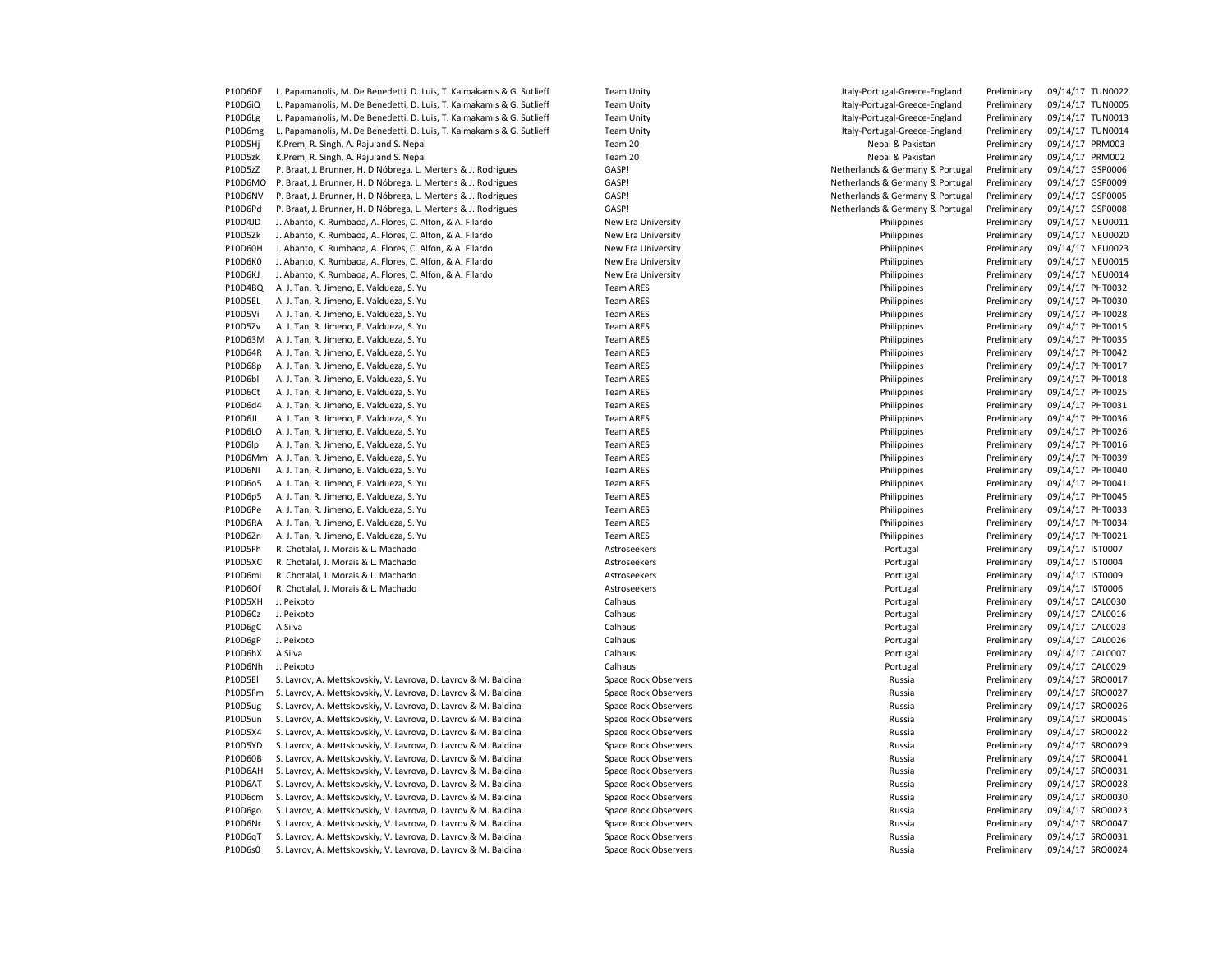P10D6UB S. Lavrov, A. Mettskovskiy, V. Lavrova, D. Lavrov & M. Baldina Space Rock Observers Space Rock Observers Russia Preliminary 09/14/17 SRO0035 P10D6Vd S. Lavrov, A. Mettskovskiy, V. Lavrova, D. Lavrov & M. Baldina Space Rock Observers Space Rock Observers Russia Preliminary 09/14/17 SRO0046 P10D6VP S. Lavrov, A. Mettskovskiy, V. Lavrova, D. Lavrov & M. Baldina Space Rock Observers Space Rock Observers Russia Preliminary 09/14/17 SRO0048 P10D54I A. Karl, J. Moilanen, A. Beam, I. Luganskaya, C. Reyes Paco to the Stars Paco to the Stars Paco to the Stars Russia-Germany-USA Preliminary 09/14/17 PTS0015<br>P10D5BU A. Karl. J. Moilanen. A. Beam. I. Luganskaya. C. P10D5BU A. Karl, J. Moilanen, A. Beam, I. Luganskaya, C. Reyes Paco to the Stars Paco to the Stars Paco to the Stars Russia-Germany-USA Preliminary 09/14/17 PTS0010<br>P10D5Jj A. Karl, J. Moilanen, A. Beam, I. Luganskaya, C. P10D5Jj A. Karl, J. Moilanen, A. Beam, I. Luganskaya, C. Reyes Paco to the Stars Paco to the Stars Preliminary 2005 P10D5vu A. Karl, J. Moilanen, A. Beam, I. Luganskaya, C. Reyes Paco to the Stars Paco to the Stars Preliminary Russia-Germany-USA Preliminary 09/14/17 PTS0008 P10D5wx A. Karl, J. Moilanen, A. Beam, I. Luganskaya, C. Reyes Paco to the Stars Paco to the Stars Russia-Germany-USA Preliminary 09/14/17 PTS0025 P10D5yE A. Karl, J. Moilanen, A. Beam, I. Luganskaya, C. Reyes Paco to the Stars Paco to the Stars Russia-Germany-USA Preliminary 09/14/17 PTS0011 P10D5Z8 A. Karl, J. Moilanen, A. Beam, I. Luganskaya, C. Reyes Paco to the Stars Russia-Germany-USA Preliminary 09/14/17 PTS0004 P10D5ZF A. Karl, J. Moilanen, A. Beam, I. Luganskaya, C. Reyes Paco to the Stars Russia-Germany-USA Preliminary 09/14/17 PTS0006 P10D66E A. Karl, J. Moilanen, A. Beam, I. Luganskaya, C. Reyes Paco to the Stars Russia-Germany-USA Preliminary 09/14/17 PTS0030 P10D67O A. Karl, J. Moilanen, A. Beam, I. Luganskaya, C. Reyes Paco to the Stars Paco to the Stars Preliminary Russia-Germany-USA Preliminary 09/14/17 PTS0003 P10D6NB A. Karl, J. Moilanen, A. Beam, I. Luganskaya, C. Reyes Paco to the Stars Russia-Germany-USA Preliminary 09/14/17 PTS0016 P10D6q2 A. Karl, J. Moilanen, A. Beam, I. Luganskaya, C. Reyes Paco to the Stars Paco to the Stars Russia-Germany-USA Preliminary 09/14/17 PTS0022 P10D5LN F. Tng, L. Nguyen, P. Ganapathi Perumal, P. Lam, & T. Nguyen Clear Skies Singapore & Vietnam Preliminary 09/14/17 CLS0020 P10D5wo F. Tng, L. Nguyen, P. Ganapathi Perumal, P. Lam, & T. Nguyen Clear Skies Clear Skies Singapore & Vietnam Preliminary 09/14/17 CLS0030 P10D5xF F. Tng, L. Nguyen, P. Ganapathi Perumal, P. Lam, & T. Nguyen Clear Skies Clear Skies Singapore & Vietnam Preliminary 09/14/17 CLS0027 P10D67f F. Tng, L. Nguyen, P. Ganapathi Perumal, P. Lam, & T. Nguyen Clear Skies Clear Skies Singapore & Vietnam Preliminary 09/14/17 CLS0028 P10D6BG F. Tng, L. Nguyen, P. Ganapathi Perumal, P. Lam, & T. Nguyen Clear Skies Clear Skies Singapore & Vietnam Preliminary 09/14/17 CLS0029 P10D6kP F. Tng, L. Nguyen, P. Ganapathi Perumal, P. Lam, & T. Nguyen Clear Skies Clear Skies Singapore & Vietnam Preliminary 09/14/17 CLS0026 P10D5Cp E. Batalla, E. Benet, P. Lopez, M. Gonzalez & I.Sumelzo Flying Stones Flying Stones Spain & Portugal Preliminary 09/14/17 FSI0008 P10D5LH M.Batalla **Flying Stones Spain & Preliminary 09/14/17 UPC0009** Preliminary 09/14/17 UPC0009 P10D5rW E. Batalla, E. Benet, P. Lopez, M. Gonzalez & I.Sumelzo Flying Stones Flying Stones Spain & Portugal Preliminary 09/14/17 FSI0006 P10D5WK E.Benet **Flying Stones Spain & Preliminary 09/14/17 UPC0005** Flying Stones Spain & Portugal Preliminary 09/14/17 UPC0005 P10D5ZW M.Batalla, E. Benet, I. Sumelzo, M. Gonzalez, P. Lopez Flying Stones Spain & Portugal Preliminary 09/14/17 UPC0011 P10D62v E. Batalla, E. Benet, P. Lopez, M. Gonzalez & I.Sumelzo Flying Stones Flying Stones Spain & Portugal Preliminary 09/14/17 FSI0007 P10D6au M.Batalla, E. Benet, I. Sumelzo, M. Gonzalez, P. Lopez Flying Stones Flying Stones Spain & Portugal Preliminary 09/14/17 UPC0013 P10D6fE E. Batalla, E. Benet, P. Lopez, M. Gonzalez & I.Sumelzo Flying Stones Spain & Portugal Preliminary 09/14/17 FSI0005 P10D6lg E. Benet, M. Batalla, I. Sumelzo, P. Lopez, M. Gonzalez Flying Stones Flying Stones Spain & Portugal Preliminary 09/14/17 FST0002 P10D6Np E. Benet **Flying Stones Spain & Portugal Preliminary** 09/14/17 UPC0004 P10D709 E. Batalla, E. Benet, P. Lopez, M. Gonzalez & I.Sumelzo Flying Stones Flying Stones Spain & Portugal Preliminary 09/14/17 FSI0003 P10D71J E. Batalla, E. Benet, P. Lopez, M. Gonzalez & I.Sumelzo Flying Stones Flying Stones Spain & Portugal Preliminary 09/14/17 FSI0010 P10D5JB E.Jayashantha, Y.Ramawickrama, J.Vijayanga, M.Fonseka & A. Thejasiri Sky Trailblazers Sri Lanka Preliminary 09/14/17 SKT7801 P10D5pc E.Jayashantha, Y.Ramawickrama, J.Vijayanga, M.Fonseka & A. Thejasiri Sky Trailblazers Sri Lanka Preliminary 09/14/17 SKT0203 P10D5rN E.Jayashantha, Y.Ramawickrama, J.Vijayanga, M.Fonseka & A. Thejasiri Sky Trailblazers Sri Lanka Preliminary 09/14/17 SKT0201 P10D6iM E.Jayashantha, Y.Ramawickrama, J.Vijayanga, M.Fonseka & A. Thejasiri Sky Trailblazers Sri Lanka Preliminary 09/14/17 SKT0204 P10D6JN E.Jayashantha, Y.Ramawickrama, J.Vijayanga, M.Fonseka & A. Thejasiri Sky Trailblazers Sri Lanka Preliminary 09/14/17 STB7301 P10D6L0 E.Jayashantha, Y.Ramawickrama, J.Vijayanga, M.Fonseka & A. Thejasiri Sky Trailblazers Sri Lanka Preliminary of the iminary of the iminary of the iminary of the iminary of the iminary of the iminary of the iminary o P10D6ns E.Jayashantha, Y.Ramawickrama, J.Vijayanga, M.Fonseka & A. Thejasiri Sky Trailblazers Sri Lanka Preliminary 09/14/17 SKT7702 P10D6RN E.Jayashantha, Y.Ramawickrama, J.Vijayanga, M.Fonseka & A. Thejasiri Sky Trailblazers Sri Lanka Preliminary 09/14/17 STB7502 P10D6Ym E.Jayashantha, Y.Ramawickrama, J.Vijayanga, M.Fonseka & A. Thejasiri Sky Trailblazers Sri Lanka Preliminary 09/14/17 STB7303 P10D6zu E.Jayashantha, Y.Ramawickrama, J.Vijayanga, M.Fonseka & A. Thejasiri Sky Trailblazers Sri Lanka Preliminary 09/14/17 SKT9801 P10D5Er V. Myliavka, O. Semeshchuk, V. Sulym, S. Plaksa & D.Senchenko Street Astronomy - SGAC Ukraine Preliminary 09/14/17 UKR0205 P10D5FB V. Myliavka, O. Semeshchuk, V. Sulym, S. Plaksa & D.Senchenko Street Astronomy - SGAC Street Astronomy - SCAC Ukraine Preliminary 09/14/17 UKR0300 P10D5Vt V. Myliavka, O. Semeshchuk, V. Sulym, S. Plaksa & D.Senchenko Street Astronomy - SGAC Street Astronomy - Street Astronomy - SGAC Veraine Preliminary 09/14/17 UKR0400 P10D5Xd V. Myliavka, O. Semeshchuk, V. Sulym, S. Plaksa & D.Senchenko Street Astronomy - SGAC Ukraine Preliminary 09/14/17 UKR0412 P10D5Y3 V. Myliavka, O. Semeshchuk, V. Sulym, S. Plaksa & D.Senchenko Street Astronomy - SGAC Street Astronomy - SGAC Ukraine Preliminary 09/14/17 UKR0111 P10D60O V. Myliavka, O. Semeshchuk, V. Sulym, S. Plaksa & D.Senchenko Street Astronomy - SGAC Street Astronomy - SCAC Ukraine Preliminary 09/14/17 UKR0504 P10D61C V. Myliavka, O. Semeshchuk, V. Sulym, S. Plaksa & D.Senchenko Street Astronomy - SGAC Street Astronomy - SCAC Ukraine Preliminary 09/14/17 UKR0206 P10D63N V. Myliavka, O. Semeshchuk, V. Sulym, S. Plaksa & D.Senchenko Street Astronomy - SGAC Street Astronomy - Street Astronomy - SGAC Ukraine Preliminary 09/14/17 UKR0402 P10D6A0 V. Myliavka, O. Semeshchuk, V. Sulym, S. Plaksa & D.Senchenko Street Astronomy - SGAC Street Astronomy - Street Astronomy - SGAC V. Myliavka, O. Semeshchuk, V. Sulym, S. Plaksa & D.Senchenko P10D6cY V. Myliavka, O. Semeshchuk, V. Sulym, S. Plaksa & D.Senchenko Street Astronomy - SGAC Street Astronomy - SGAC Ukraine Preliminary 09/14/17 UKR0112 P10D6iT V. Myliavka, O. Semeshchuk, V. Sulym, S. Plaksa & D.Senchenko Street Astronomy - SGAC Street Astronomy - SGAC Ukraine Preliminary 09/14/17 UKR0413 P10D6ig V. Myliavka, O. Semeshchuk, V. Sulym, S. Plaksa & D.Senchenko Street Astronomy - SGAC Street Astronomy - SGAC Ukraine Preliminary 09/14/17 UKR0105 P10D6Tt V. Myliavka, O. Semeshchuk, V. Sulym, S. Plaksa & D.Senchenko Street Astronomy - SGAC Ukraine Preliminary 09/14/17 UKR0411 P10D6Jd T. Nguyen, T. Nguyen, H. Hoang, V. Le, K. Tran **International University - VNU HCMC** Vietnam Vietnam Preliminary 09/14/17 IUV0003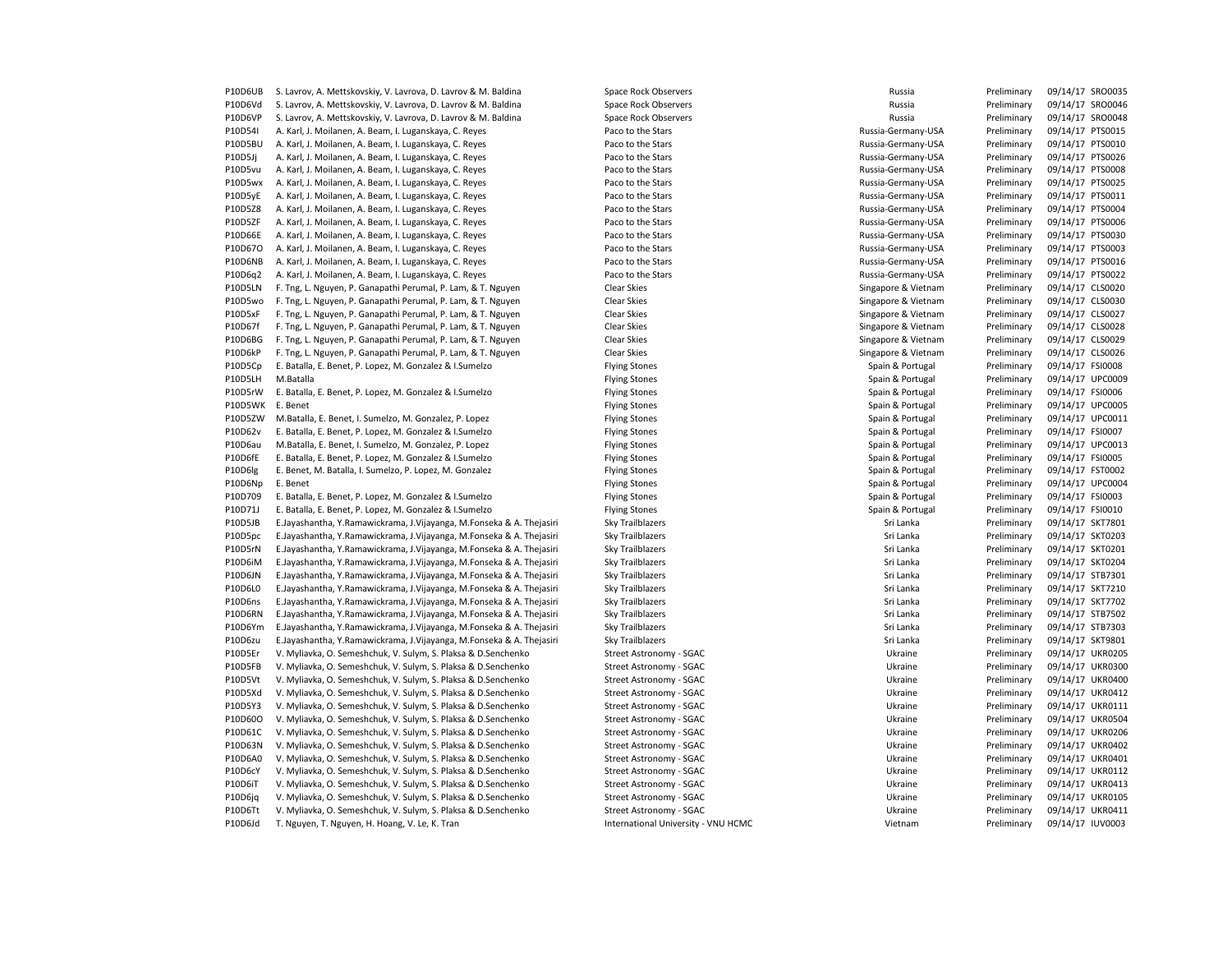| P10Daov | O. Ojeda, C. Zorro, D. Ronderos, D. Mateus                          | Universidad Nacional de Colombia - Deimos      | Colombia        | Preliminary | 09/15/17 UNC0032 |
|---------|---------------------------------------------------------------------|------------------------------------------------|-----------------|-------------|------------------|
| P10DbWd | O. Ojeda, C. Zorro, D. Ronderos, D. Mateus                          | Universidad Nacional de Colombia - Deimos      | Colombia        | Preliminary | 09/15/17 UNC0035 |
| P10DbZJ | O. Ojeda, C. Zorro, D. Ronderos, D. Mateus                          | Universidad Nacional de Colombia - Deimos      | Colombia        | Preliminary | 09/15/17 UNC0034 |
| P10DbAb | J. Cortés, O. López, C. Molina, M. Pacheco, J. Páez                 | Universidad Nacional de Colombia - Phobos      | Colombia        | Preliminary | 09/15/17 UNC0072 |
| P10DbFc | J. Cortés, O. López, C. Molina, M. Pacheco, J. Páez                 | Universidad Nacional de Colombia - Phobos      | Colombia        | Preliminary | 09/15/17 UNC0074 |
| P10Dbnb | J. Cortés, O. López, C. Molina, M. Pacheco, J. Páez                 | Universidad Nacional de Colombia - Phobos      | Colombia        | Preliminary | 09/15/17 UNC0073 |
| P10DaOS | M. Takla, E. Temitope                                               | <b>NEO Raptors</b>                             | Egypt & Nigeria | Preliminary | 09/15/17 NRA1024 |
| P10DbBI | M. Takla, E. Temitope                                               | <b>NEO Raptors</b>                             | Egypt & Nigeria | Preliminary | 09/15/17 NRA0019 |
| P10DbDR |                                                                     |                                                |                 |             | 09/15/17 NRA0020 |
|         | M. Takla, E. Temitope                                               | <b>NEO Raptors</b>                             | Egypt & Nigeria | Preliminary |                  |
| P10DbGk | M. Takla, E. Temitope                                               | <b>NEO Raptors</b>                             | Egypt & Nigeria | Preliminary | 09/15/17 NRA0017 |
| P10Dbrc | M. Takla, E. Temitope                                               | <b>NEO Raptors</b>                             | Egypt & Nigeria | Preliminary | 09/15/17 NRA0022 |
| P10Dc3U | M. Takla, E. Temitope                                               | <b>NEO Raptors</b>                             | Egypt & Nigeria | Preliminary | 09/15/17 NRA0021 |
| P10Dc55 | M. Takla, E. Temitope                                               | <b>NEO Raptors</b>                             | Egypt & Nigeria | Preliminary | 09/15/17 NRA0025 |
| P10Dc5E | M. Takla, E. Temitope                                               | <b>NEO Raptors</b>                             | Egypt & Nigeria | Preliminary | 09/15/17 NRA0023 |
| P10Dc5f | M. Takla, E. Temitope                                               | <b>NEO Raptors</b>                             | Egypt & Nigeria | Preliminary | 09/15/17 NRA0027 |
| P10Dc82 | M. Takla, E. Temitope                                               | <b>NEO Raptors</b>                             | Egypt & Nigeria | Preliminary | 09/15/17 NRA0026 |
| P10DarH | M. Huerga, L. Boutry, O. Ferrage, S. Popoff, R. Esteve              | Unidentified Flying Baguette team              | France          | Preliminary | 09/15/17 UFB0060 |
| P10DbIE | M. Huerga, L. Boutry, O. Ferrage, S. Popoff, R. Esteve              | Unidentified Flying Baguette team              | France          | Preliminary | 09/15/17 UFB0066 |
| P10DbIJ | M. Huerga, L. Boutry, O. Ferrage, S. Popoff, R. Esteve              | Unidentified Flying Baguette team              | France          | Preliminary | 09/15/17 UFB0066 |
| P10Dc5V | M. Huerga, L. Boutry, O. Ferrage, S. Popoff, R. Esteve              | Unidentified Flying Baguette team              | France          | Preliminary | 09/15/17 UFB0064 |
|         |                                                                     |                                                |                 |             |                  |
| P10DckL | M. Huerga, L. Boutry, O. Ferrage, S. Popoff, R. Esteve              | Unidentified Flying Baguette team              | France          | Preliminary | 09/15/17 UFB0063 |
| P10DbsV | M. Chatzisotiriou, M. Kalafatidou, E. Makroleivaditi, D. Seitanidou | Aristotle University of Thessaloniki - Muggles | Greece          | Preliminary | 09/15/17 AUT0003 |
| P10Dc1D | M. Chatzisotiriou, M. Kalafatidou, E. Makroleivaditi, D. Seitanidou | Aristotle University of Thessaloniki - Muggles | Greece          | Preliminary | 09/15/17 AUT0004 |
| P10Da1m | A. Dabhole, B. Rajpoot, G.Chouksey, S. Talele & T. Ghosh            | Fergusson College - Panch Tattva               | India           | Preliminary | 09/15/17 FER0013 |
| P10DbBK | A. Dabhole, B. Rajpoot, G.Chouksey, S. Talele & T. Ghosh            | Fergusson College - Panch Tattva               | India           | Preliminary | 09/15/17 FER0014 |
| P10DbCM | A. Dabhole, B. Rajpoot, G. Chouksey, S. Talele & T. Ghosh           | Fergusson College - Panch Tattva               | India           | Preliminary | 09/15/17 FER0017 |
| P10DbpN | A. Dabhole, B. Rajpoot, G. Chouksey, S. Talele & T. Ghosh           | Fergusson College - Panch Tattva               | India           | Preliminary | 09/15/17 FER0019 |
| P10DbQv | A. Dabhole, B. Rajpoot, G. Chouksey, S. Talele & T. Ghosh           | Fergusson College - Panch Tattva               | India           | Preliminary | 09/15/17 FER0009 |
| P10Dbzt | A. Dabhole, B. Rajpoot, G.Chouksey, S. Talele & T. Ghosh            | Fergusson College - Panch Tattva               | India           | Preliminary | 09/15/17 FER0011 |
| P10Dc4s | A. Dabhole, B. Rajpoot, G. Chouksey, S. Talele & T. Ghosh           | Fergusson College - Panch Tattva               | India           | Preliminary | 09/15/17 FER0018 |
| P10Da1R | G. Choudhury, Y. Joshi & K. Prajapat                                | Poornima University Jaipur                     | India           | Preliminary | 09/15/17 IMP2017 |
| P10DaEU | G. Choudhury, Y. Joshi & K. Prajapat                                | Poornima University Jaipur                     | India           | Preliminary | 09/15/17 IAO2001 |
|         |                                                                     |                                                |                 |             |                  |
| P10Dame | G. Choudhury, Y. Joshi & K. Prajapat                                | Poornima University Jaipur                     | India           | Preliminary | 09/15/17 RRI1948 |
| P10DbAQ | G. Choudhury, Y. Joshi & K. Prajapat                                | Poornima University Jaipur                     | India           | Preliminary | 09/15/17 KSO1899 |
| P10DbE0 | G. Choudhury, Y. Joshi & K. Prajapat                                | Poornima University Jaipur                     | India           | Preliminary | 09/15/17 PRL1947 |
| P10Dbt2 | G. Choudhury, Y. Joshi & K. Prajapat                                | Poornima University Jaipur                     | India           | Preliminary | 09/15/17 VBO1970 |
| P10Dbvt | G. Choudhury, Y. Joshi & K. Prajapat                                | Poornima University Jaipur                     | India           | Preliminary | 09/15/17 ORT1970 |
| P10Dbyl | G. Choudhury, Y. Joshi & K. Prajapat                                | Poornima University Jaipur                     | India           | Preliminary | 09/15/17 KSO1899 |
| P10DbZ0 | G. Choudhury, Y. Joshi & K. Prajapat                                | Poornima University Jaipur                     | India           | Preliminary | 09/15/17 PRL1947 |
| P10Dbzj | G. Choudhury, Y. Joshi & K. Prajapat                                | Poornima University Jaipur                     | India           | Preliminary | 09/15/17 RRI1948 |
| P10DbEj | Y. Pandey, P. Pawar, A. Raut, J. Kulkarni, C. Kshirasagar           | Team Trojan                                    | India           | Preliminary | 09/15/17 FCP0103 |
| P10DbJg | Y. Pandey, P. Pawar, A. Raut, J. Kulkarni, C. Kshirasagar           | Team Trojan                                    | India           | Preliminary | 09/15/17 FCP0068 |
| P10DbMr | Y. Pandey, P. Pawar, A. Raut, J. Kulkarni, C. Kshirasagar           | Team Trojan                                    | India           | Preliminary | 09/15/17 FCP0070 |
| P10DbMt | Y. Pandey, P. Pawar, A. Raut, J. Kulkarni, C. Kshirasagar           | Team Trojan                                    | India           | Preliminary | 09/15/17 FCP0090 |
| P10DbS5 | Y. Pandey, P. Pawar, A. Raut, J. Kulkarni, C. Kshirasagar           | Team Trojan                                    | India           | Preliminary | 09/15/17 FCP0102 |
|         |                                                                     |                                                |                 |             |                  |
| P10Dc9y | Y. Pandey, P. Pawar, A. Raut, J. Kulkarni, C. Kshirasagar           | <b>Team Trojan</b>                             | India           | Preliminary | 09/15/17 FCP0067 |
| P10DbDh | T. Pawar, N. Pradhan, H. Lala, R. Gharapurkar, D. Ranjan            | The Artemises and Orions                       | India           | Preliminary | 09/15/17 AOP0095 |
| P10Dbrj | T. Pawar, N. Pradhan, H. Lala, R. Gharapurkar, D. Ranjan            | The Artemises and Orions                       | India           | Preliminary | 09/15/17 AOP0073 |
| P10Dbrs | T. Pawar, N. Pradhan, H. Lala, R. Gharapurkar, D. Ranjan            | The Artemises and Orions                       | India           | Preliminary | 09/15/17 AOP0061 |
| P10DbTY | T. Pawar, N. Pradhan, H. Lala, R. Gharapurkar, D. Ranjan            | The Artemises and Orions                       | India           | Preliminary | 09/15/17 AOP0072 |
| P10Dc3A | T. Pawar, N. Pradhan, H. Lala, R. Gharapurkar, D. Ranjan            | The Artemises and Orions                       | India           | Preliminary | 09/15/17 AOP0067 |
| P10Dc61 | T. Pawar, N. Pradhan, H. Lala, R. Gharapurkar, D. Ranjan            | The Artemises and Orions                       | India           | Preliminary | 09/15/17 AOP0063 |
| P10Dc7R | T. Pawar, N. Pradhan, H. Lala, R. Gharapurkar, D. Ranjan            | The Artemises and Orions                       | India           | Preliminary | 09/15/17 AOP0081 |
| P10Dc8Y | T. Pawar, N. Pradhan, H. Lala, R. Gharapurkar, D. Ranjan            | The Artemises and Orions                       | India           | Preliminary | 09/15/17 AOP0059 |
| P10DaPn | D. Donato, P. Bertolotto, S. Contini, A. Proserpio, L. Proserpio    | LED The Sky Police                             | Italy           | Preliminary | 09/15/17 LED0060 |
| P10DbJ5 | D. Donato, P. Bertolotto, S. Contini, A. Proserpio, L. Proserpio    | LED The Sky Police                             | Italy           | Preliminary | 09/15/17 LED0057 |
|         |                                                                     |                                                |                 |             |                  |
| P10Dbjw | P. Bertolotto, S. Contini, A. Proserpio, L. Proserpio, D. Donato    | LED The Sky Police                             | Italy           | Preliminary | 09/15/17 LED0051 |
| P10DblH | D. Donato, P. Bertolotto, S. Contini, A. Proserpio, L. Proserpio    | LED The Sky Police                             | Italy           | Preliminary | 09/15/17 LED0056 |
| P10Dbtb | S. Contini, A. Proserpio, L. Proserpio, D. Donato, P. Bertolotto    | LED The Sky Police                             | Italy           | Preliminary | 09/15/17 LED0064 |